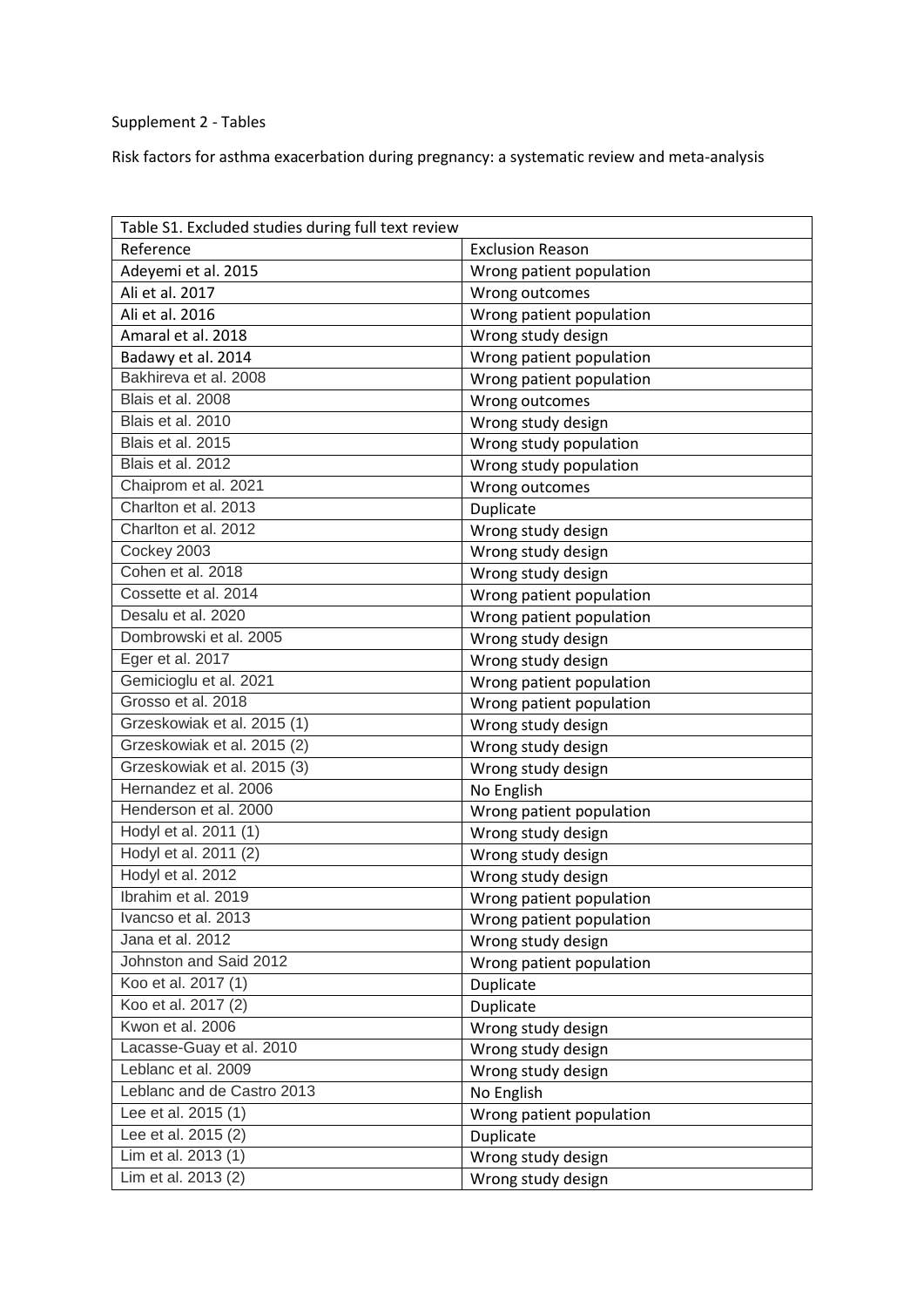| Louik et al. 2010              | Wrong study design           |
|--------------------------------|------------------------------|
| Martinovic and Pantovic 2009   | Wrong study design           |
| Meredith et al. 2014           | Wrong study design           |
| Mihrshahi et al. 2003          | Wrong patient population     |
| Mirzakhani et al. 2018         | Wrong outcomes               |
| Mitchell et al. 2017           | Wrong patient population     |
| Murphy et al. 2010             | Overlapping study population |
| Murphy et al. 2014 (1)         | Wrong patient population     |
| Murphy et al. 2014 (2)         | Wrong patient population     |
| Murphy et al. 2015 (1)         | Wrong study design           |
| Murphy et al. 2015 (2)         | Wrong study design           |
| Murphy et al. 2016             | Wrong study design           |
| Murphy and Gibson 2016         | Wrong study design           |
| Nittner-Marszalska et al. 2013 | Wrong patient population     |
| Nittner-Marszalska et al. 2013 | Duplicate                    |
| Novotna et al. 2010            | Wrong study design           |
| Oleson et al. 2001             | Wrong study design           |
| Osei-Kumah et al. 2010         | Wrong patient population     |
| Osei-Kumah et al. 2013         | Wrong study design           |
| Otsuka et al. 2005             | Wrong patient population     |
| Powell et al. 2011             | Wrong outcomes               |
| Powell et al. 2012             | Wrong study design           |
| Rastogi et al. 2006            | Wrong patient population     |
| Rooney Thompson et al. 2015    | Wrong patient population     |
| Shebl and Chakraborty 2019     | Wrong study design           |
| Tata et al. 2007               | Wrong outcomes               |
| Tata et al. 2008               | Wrong patient population     |
| Titova et al. 2019             | Wrong study design           |
| Towers et al. 2004 (1)         | Wrong patient population     |
| Towers et al. 2004 (2)         | Duplicate                    |
| Towers et al. 2004 (3)         | Duplicate                    |
| Valet et al. 2009              | Wrong patient population     |
| VanDePutte et al. 2018         | Wrong study design           |
| VanDePutte et al. 2019         | Wrong patient population     |
| Vanders et al. 2019            | Wrong study design           |
| Yland et al. 2019              | Wrong study design           |
| Yland et al. 2020              | Wrong patient population     |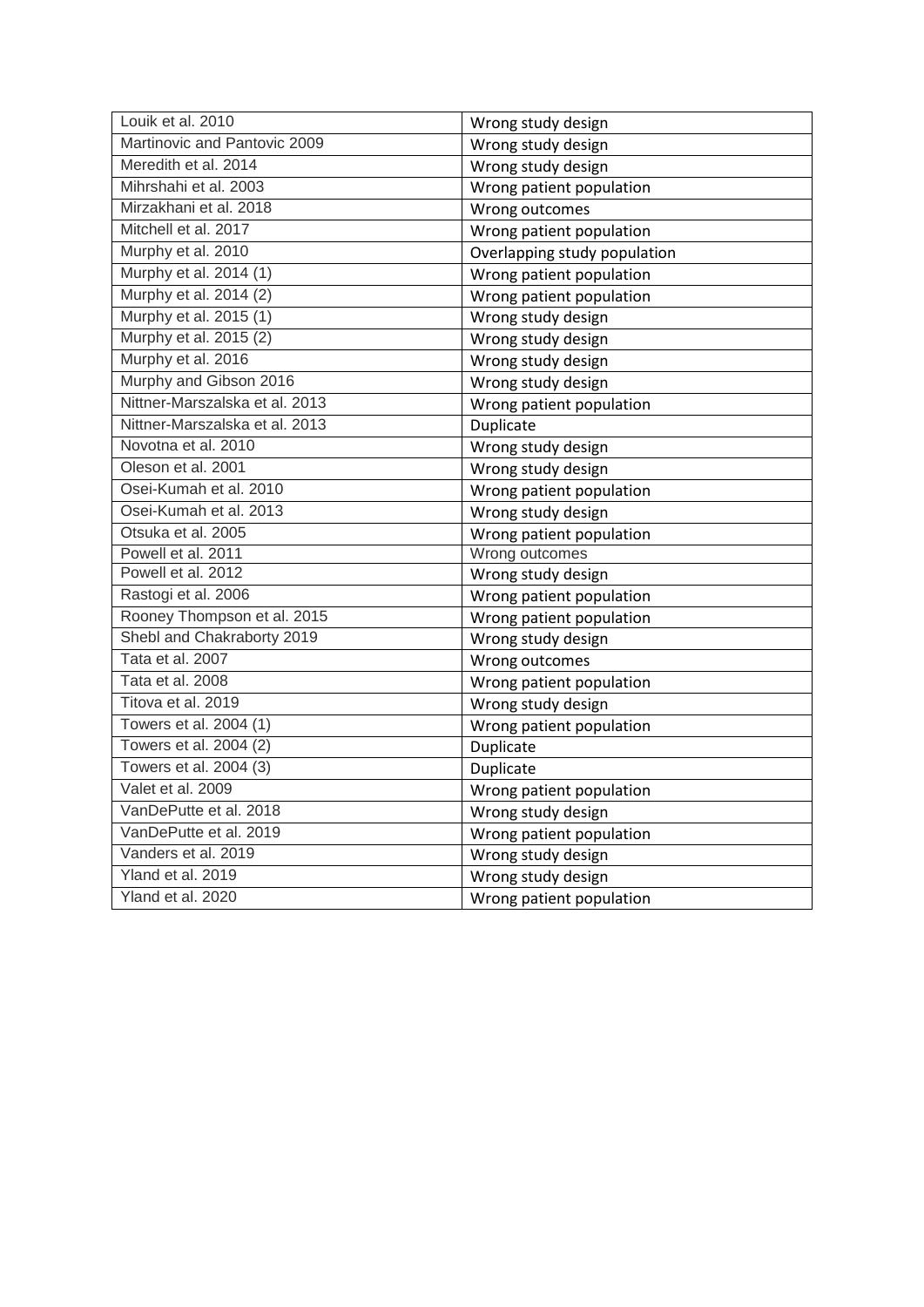|                              | Table S2. Characteristics of included studies. |                                                                                                                                                                                                                                                                                                                                                                                                                                                                                                                                                                                                  |                                                                                    |             |
|------------------------------|------------------------------------------------|--------------------------------------------------------------------------------------------------------------------------------------------------------------------------------------------------------------------------------------------------------------------------------------------------------------------------------------------------------------------------------------------------------------------------------------------------------------------------------------------------------------------------------------------------------------------------------------------------|------------------------------------------------------------------------------------|-------------|
| <b>First Author</b>          | Study years and<br>country                     | <b>Definition Exacerbations</b>                                                                                                                                                                                                                                                                                                                                                                                                                                                                                                                                                                  | Exacerbators/total population (%)                                                  | QA<br>score |
| Abdullah et al.<br>2020[8]   | April 1 2003 -<br>March 31 2012;<br>Canada     | at least 5 GP visits for asthma, or at least 1 ED or hospitalisation<br>during pregnancy                                                                                                                                                                                                                                                                                                                                                                                                                                                                                                         | 4,455/103,424 (4.3%)                                                               | q           |
| Ali et al. 2018<br>JACI[24]  | 2007-2015;<br>Denmark                          | Exacerbations were defined according to the American Thoracic<br>Society/European Respiratory Society guidelines on asthma control<br>and exacerbation. Subcategorised as mild and severe: Mild<br>exacerbations were defined as exacerbations managed by an<br>increase in therapy, but not requiring oral corticosteroids. Severe<br>exacerbations were defined as exacerbations requiring hospital<br>admission, emergency department treatment, and/or a rescue<br>course of systemic corticosteroid. For the purpose of this<br>systematic review we only included the severe exacerbation. | Any 252/1,283 (19.6%)<br>Severe 99/1,283 (7.7%)                                    | q           |
| Ali et al. 2018<br>CEA[29]   | 2007-2016;<br>Denmark                          | Not reported                                                                                                                                                                                                                                                                                                                                                                                                                                                                                                                                                                                     | Unknown                                                                            | 9           |
| Bakhireva et<br>al. 2008[38] | 1998-2003;<br><b>USA and Canada</b>            | Hospitalisation for asthma, unscheduled ED for asthma - reported<br>separately.                                                                                                                                                                                                                                                                                                                                                                                                                                                                                                                  | Hospitalisation 61/819 (7.4%)<br>ED 153/819 (18.7%)                                | 9           |
| Belanger et al.<br>2010[18]  | April 1997-June<br>2000; USA                   | Hospitalisation for asthma, unscheduled ED for asthma - reported<br>separately.                                                                                                                                                                                                                                                                                                                                                                                                                                                                                                                  | Hospitalisation 14/641 (2.2%)<br>ED 99/641 (15.4%)                                 | 8           |
| Bokern et al.<br>2021[27]    | 2004-2019;<br>Australia                        | Hospital admission, emergency department presentation,<br>unscheduled doctor visit or the use of oral corticosteroids (OCS)                                                                                                                                                                                                                                                                                                                                                                                                                                                                      | Any: 135/1461 (9.2%)<br>OCS: 99/1461 (6.8%)                                        | 8           |
| Carroll et al.<br>2005[32]   | 1995-2001; USA                                 | Asthma-related emergency department visits and hospitalizations<br>were identified by using ICD-9 code 493.                                                                                                                                                                                                                                                                                                                                                                                                                                                                                      | Hospitalisations 272/4,315 (6.3%)<br>ED 479/4,315 (11.1%)<br>OCS 547/4,315 (12.7%) | 9           |
| Charlton et al.<br>2013[39]  | 2000-2008; UK                                  | i. An asthma exacerbation, asthma attack or asthma diagnosis<br>record on the same date as a hospitalisation or visit to an accident<br>and emergency department, which was classified as a 'definite'                                                                                                                                                                                                                                                                                                                                                                                           | 643/19,600 (3.3%)                                                                  | 7           |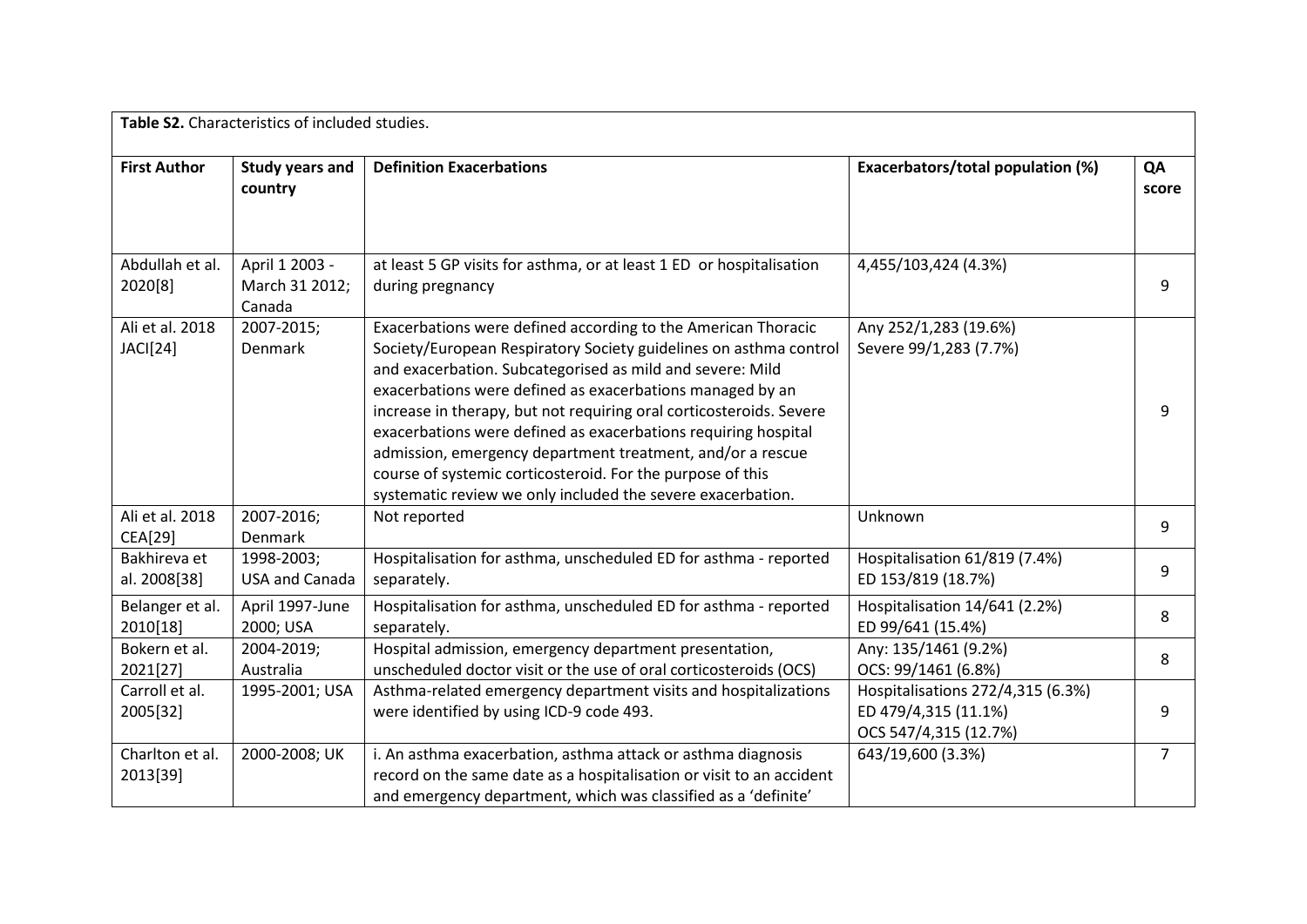|                    |                 | asthma exacerbation; ii. A prescription for short-term oral       |                        |                |
|--------------------|-----------------|-------------------------------------------------------------------|------------------------|----------------|
|                    |                 | corticosteroid treatment associated with a record of asthma (but  |                        |                |
|                    |                 | not explicitly coded by the GP as an exacerbation) on the same    |                        |                |
|                    |                 | day, which was classified as a 'probable' asthma exacerbation;    |                        |                |
|                    |                 | iii. A prescription for short-term oral corticosteroid treatment  |                        |                |
|                    |                 | without any record of the indication for treatment, which was     |                        |                |
|                    |                 | classified as a 'possible' asthma exacerbation.                   |                        |                |
| Cohen et al.       | 2000-2013; USA  | Asthma related emergency department visit, asthma-related         | MAX database           | $\overline{7}$ |
| 2019[40]           |                 | hospitalization, or course of oral corticosteroids (<20 mg        | 25,954/120,745 (21.5%) |                |
|                    |                 | prednisone equivalents for 3-28 days associated with an asthma    | MS database            |                |
|                    |                 | diagnosis within 14 days) from LMP to delivery                    | 2,586/20,104 (12.9%)   |                |
| Dombrowski         | December        | Asthma symptoms (cough, dyspnea, or wheezing) that resulted in a  | 74/385 (19.2%)         | Low            |
| et al. 2004[44]    | 1995-February   | medical intervention, including an emergency visit (unscheduled   |                        | risk of        |
|                    | 2000; USA       | prenatal visit or treatment in an emergency department), need for |                        | bias*          |
|                    |                 | oral corticosteroids, or hospitalization.                         |                        |                |
| Enriquez et al.    | 1995-2003; USA  | Hospital or emergency department (ED) care for asthma during      | 2479/9,154 (27.1%)     | 9              |
| 2007[31]           |                 | pregnancy                                                         |                        |                |
| Firoozi et al.     | 1990-2002;      | A short (<14 days) course of oral corticosteroids dispensed by a  | 1707/11,240 (15.2%)    | 9              |
| 2009[36]           | Canada          | pharmacy, an ED visit for asthma, or a hospitalization for asthma |                        |                |
| Grzeskowiak        | May 2009-May    | Hospital admission, emergency department presentation, an         | 27/169 (16.0%)         | 9              |
| et al. 2016        | 2012; Australia | unscheduled doctor visit, or a course of oral steroids due to     |                        |                |
| <b>EJOGRB [52]</b> |                 | asthma.                                                           |                        |                |
| Grzeskowiak        | May 2009-May    | Hospital admission, emergency department presentation, an         | 41/189 (21.7%)         | $\overline{7}$ |
| et al. 2016        | 2012; Australia | unscheduled doctor visit, or a course of oral steroids due to     |                        |                |
| ERJOR[12]          |                 | asthma.                                                           |                        |                |
| Grzeskowiak        | May 2009-May    | Hospital admission, emergency department presentation, an         | 41/189 (21.7%)         | 9              |
| et al. 2017[33]    | 2012; Australia | unscheduled doctor visit, or a course of oral steroids due to     |                        |                |
|                    |                 | asthma.                                                           |                        |                |
| Hendler et al.     | 1994-1999; USA  | Asthma symptoms (cough, dyspnea, or wheezing) severe enough       | 549/1,693 (32.4%)      | 8              |
| 2006[16]           |                 | to result in a medical intervention, including hospitalization,   |                        |                |
|                    |                 | unscheduled visits (physician office or emergency department), or |                        |                |
|                    |                 | treatment with oral corticosteroids among subjects who were not   |                        |                |
|                    |                 | already taking regular oral corticosteroids.                      |                        |                |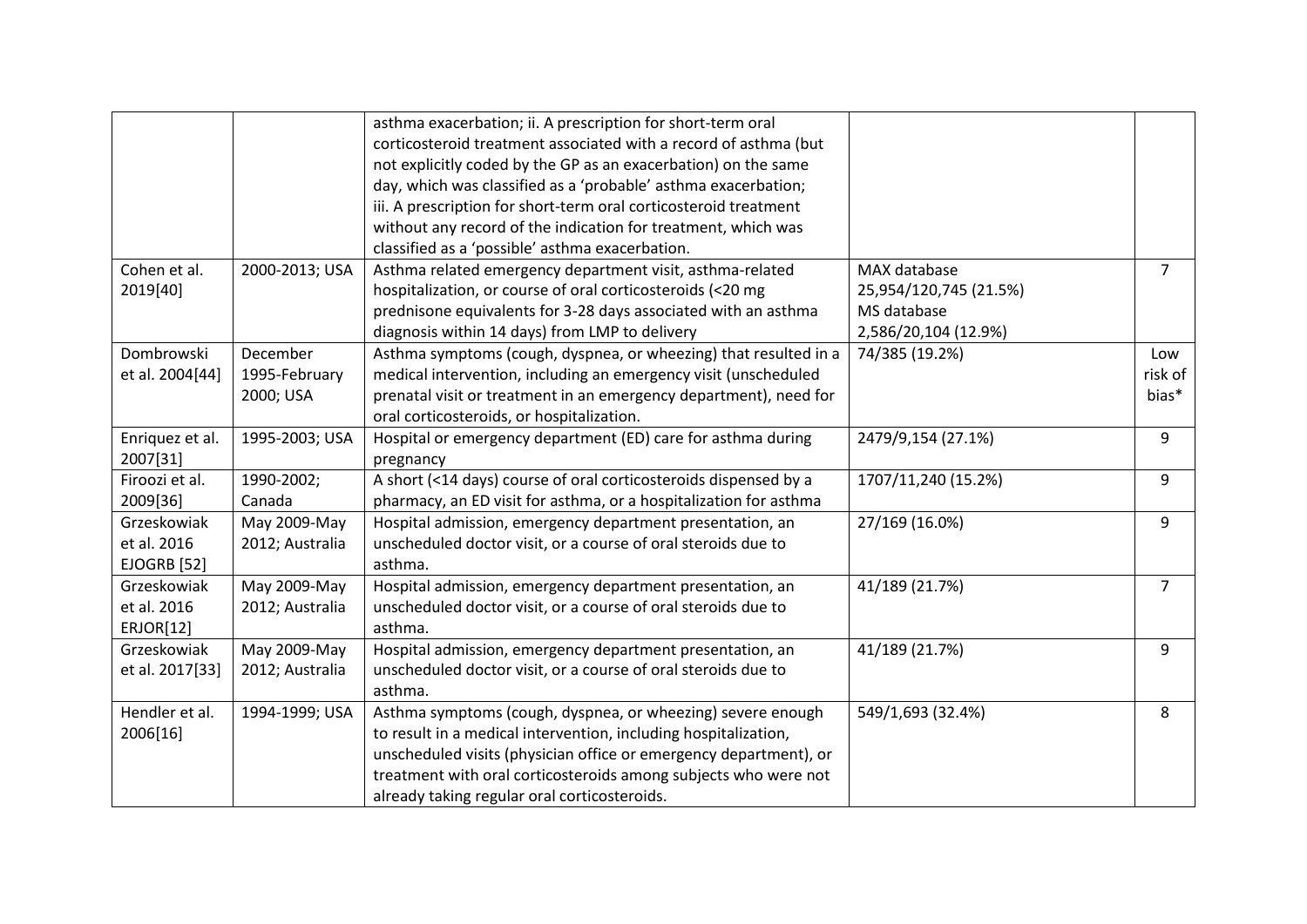| Jensen et al.   | 2007-2010;     | Unscheduled physician appointment, emergency department                   | 40/103 (38.8%)                     | 8              |
|-----------------|----------------|---------------------------------------------------------------------------|------------------------------------|----------------|
| 2020[34]        | Australia      | presentation, hospitalization, or OCS                                     |                                    |                |
| Kim et al.      | 2009-2013;     | 1) asthma-related hospitalization; (2) asthma-related emergency           | 546/10,311 (5.3%)                  | 9              |
| 2015[42]        | South Korea    | department (ED) visit; or (3) asthma-related outpatient visit with        |                                    |                |
|                 |                | systemic corticosteroid prescription.                                     |                                    |                |
| Liu et al.      | 1997-2012;     | Inpatient treatment, had an emergency room visit for asthma or            | 2,103/83,266 (2.5%)                | 9              |
| 2019[11]        | <b>Denmark</b> | filled a prescription for an oral corticosteroid.                         |                                    |                |
| Murphy et al.   | January 1997-  | Hospital admission, emergency department presentation,                    | 53/146 (36.3%)                     | 6              |
| 2005[4]         | June 2003;     | unscheduled doctor visit or the use of oral corticosteroids (OCS)         |                                    |                |
|                 | Australia      |                                                                           |                                    |                |
| Murphy et al.   | June 2007-     | Hospital admission, emergency department presentation,                    | Not reported/115                   | 7              |
| 2017[15]        | December 2010; | unscheduled doctor visit or the use of oral corticosteroids (OCS)         |                                    |                |
|                 | Australia      |                                                                           |                                    |                |
| Murphy et al.   | June 2007-     | Hospital admission, emergency department presentation,                    | 18/137 (13.1%)                     | 9              |
| 2020 JA[46]     | December 2010; | unscheduled doctor visit or the use of oral corticosteroids (OCS)         |                                    |                |
|                 | Australia      |                                                                           |                                    |                |
| Murphy et al.   | June 2007-     | Hospital admission, emergency department presentation,                    | 72/217 (33.2%)                     | 9              |
| 2020 JACI-      | December 2010; | unscheduled doctor visit or the use of oral corticosteroids (OCS)         |                                    |                |
| IP[65]          | Australia      |                                                                           |                                    |                |
| Murphy et al.   | June 2007-     | Hospital admission, emergency department presentation,                    | 35/195 (17.9%)                     | 9              |
| 2020 R[47]      | December 2010; | unscheduled doctor visit or the use of oral corticosteroids (OCS)         |                                    |                |
|                 | Australia      |                                                                           |                                    |                |
| Newman et al.   | 1994-2000; USA | (1) hospitalization, (2) an unscheduled office visit, (3) an ED visit, or | 433/2209 (19.6%)                   | 7              |
| 2010[30]        |                | (4) treatment with oral corticosteroids                                   |                                    |                |
| Palmsten et al. | 2011-2013; USA | Self-report of any overnight hospitalizations or emergency room           | Between intake and week 20: 9/124  | $\overline{7}$ |
| 2016[50]        | and Canada     | visits, unscheduled physician visits, or oral corticosteroid use          | (7.3%)                             |                |
|                 |                | because of asthma symptoms                                                | Between week 20 and week 32: 6/103 |                |
|                 |                |                                                                           | (2.8%)                             |                |
|                 |                |                                                                           | Between week 32 and postpartum:    |                |
|                 |                |                                                                           | 5/118(4.2%)                        |                |
| Powell et al.   | June 2007-     | Uncontrolled asthma requiring oral corticosteroid or unscheduled          | 61/175 (34.9%)                     | 8              |
| 2013[49]        | December 2010; | health care utilization (hospitalization, emergency department            |                                    |                |
|                 | Australia      | visit, or general practitioner visit)                                     |                                    |                |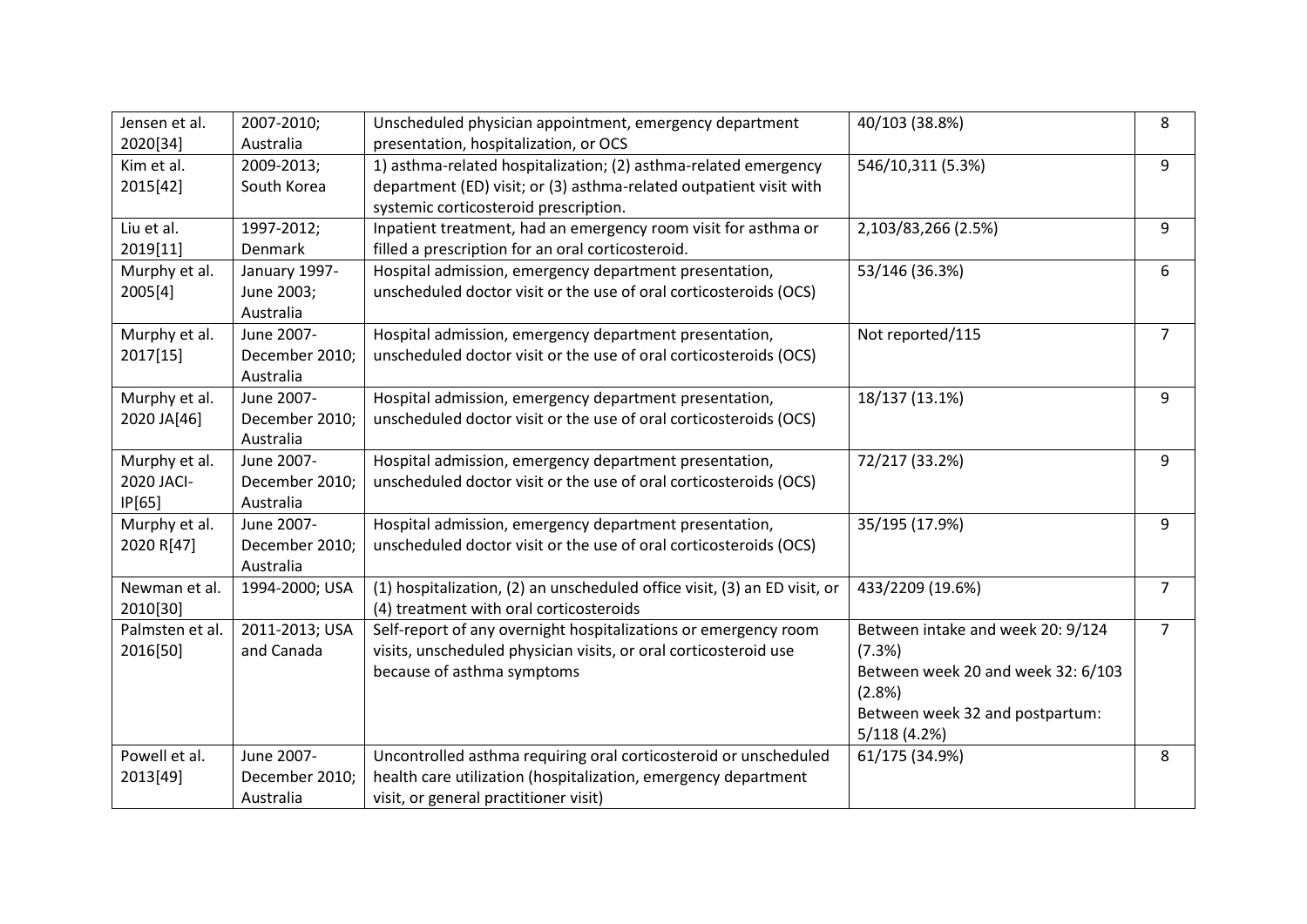| Powell et al.          | June 2007-     | An unscheduled visit to a doctor, presentation to the emergency       | 73/220 (33.2%)      | Low     |
|------------------------|----------------|-----------------------------------------------------------------------|---------------------|---------|
| 2010[53]               | December 2010; | room or admission to hospital, or when oral corticosteroids were      |                     | risk of |
|                        | Australia      | used for treatment of asthma                                          |                     | bias*   |
| Robijn et al.          | July 2006-     | Hospitalisation or unplanned ED visit for asthma (ICD J45/J46)        | 1,430/33,829 (4.2%) | 9       |
| 2020[14]               | November       | and/or a short oral corticosteroid (OCS) course for asthma during     |                     |         |
|                        | 2013; Sweden   | pregnancy                                                             |                     |         |
| Rohn et al.            | 2015-2019; USA | An unscheduled doctor visit, emergency room/urgent care visit or      | Unknown/275         | 8       |
| 2021[45]               |                | an overnight hospitalization due to worsening asthma symptoms.        |                     |         |
| Schatz et al.          | December       | Asthma symptoms requiring a hospitalization, other unscheduled        | 64/310 (20.6%)      | 8       |
| 2010[48]               | 1995-February  | medical visit, or oral corticosteroid course.                         |                     |         |
|                        | 2000; USA      |                                                                       |                     |         |
| Schatz et al.          | December       | Symptoms severe enough to result in a medical intervention,           | 346/1,739 (19.9%)   | 7       |
| 2003[5]                | 1994-March     | including hospitalization, unscheduled visits (physician or           |                     |         |
|                        | 1999; USA      | emergency department), or the prescription of oral corticosteroids    |                     |         |
|                        |                | (in patients who were not already on regular oral corticosteroids).   |                     |         |
| Shebl et al.           | 2015-January   | (1) Change of the basal condition, which led to adding oral           | 77/308 (25.0%)      | 4       |
| 2019[25]               | 2018; Egypt    | corticosteroids for BA treatment. (2) Unscheduled outpatient visits.  |                     |         |
|                        |                | (3) Admission to the emergency room or hospitalization.               |                     |         |
| Tanacan et al.         | 2009-2018;     | Significant increase in pre-treatment clinical manifestations or a    | 43/284 (15.1%)      | 7       |
| 2020[41]               | Turkey         | significant increase in medication. All exacerbation cases were       |                     |         |
|                        |                | hospitalized and required treatment protocols which were applied      |                     |         |
|                        |                | according to the current guidelines                                   |                     |         |
| Yoo et al.             | 2007-2014; USA | International Classification of Diseases, Ninth Revision code 493.xx, | 62/289 (21.5%)      | 7       |
| 2020[26]               |                | then chart review                                                     |                     |         |
| *Cochrane Risk of Bias |                |                                                                       |                     |         |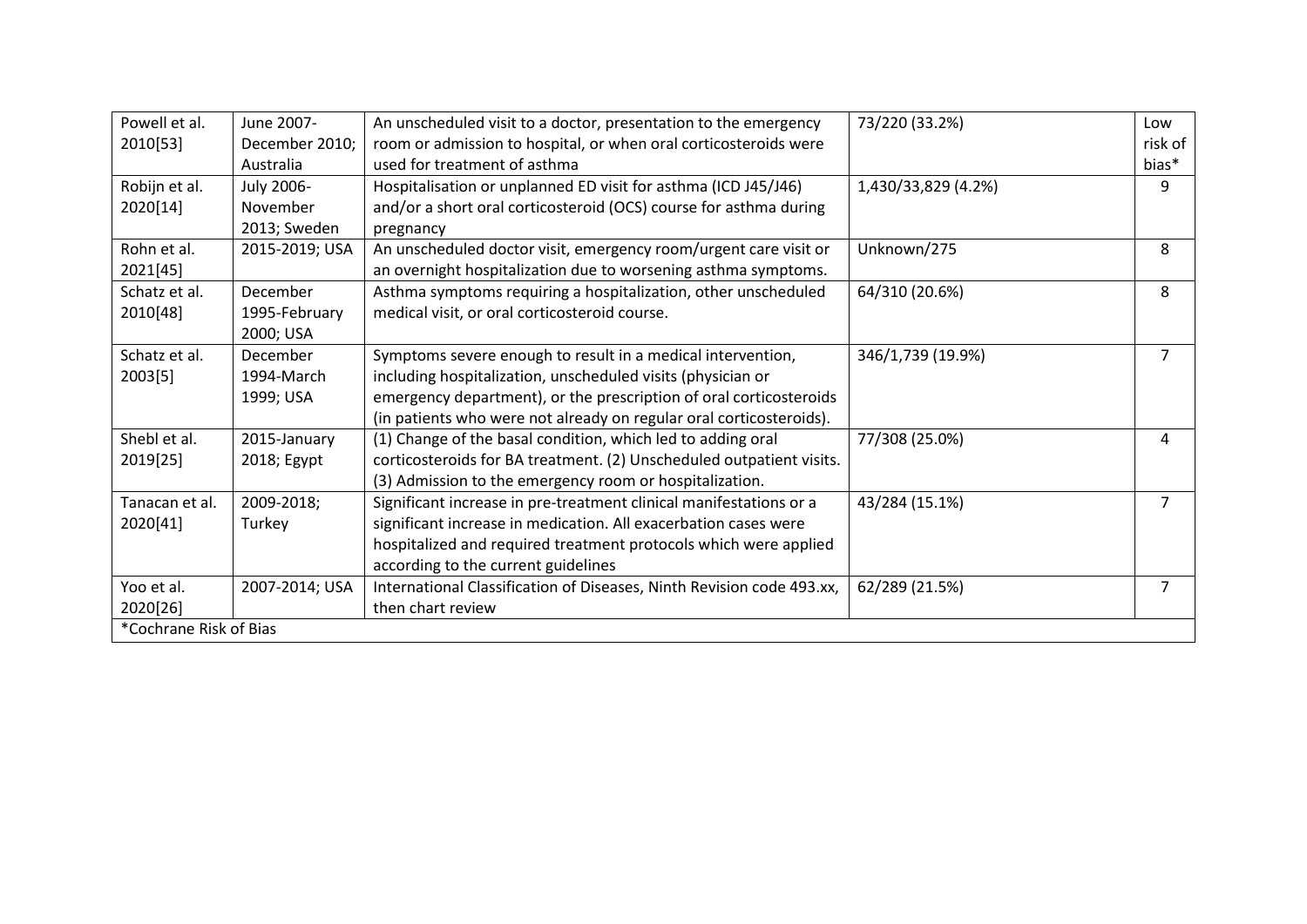|                                |                                 | Table S3. Associations between risk factors and asthma exacerbations during pregnancy from meta-analyses expressed as mean difference (MD) and relative risks (RR) |                         |       |         |                    |
|--------------------------------|---------------------------------|--------------------------------------------------------------------------------------------------------------------------------------------------------------------|-------------------------|-------|---------|--------------------|
|                                | <b>Studies</b>                  | <b>Type</b>                                                                                                                                                        | Estimate (95%CI)        | $1^2$ | P-value | GRADE <sup>+</sup> |
| Age                            | 6[4, 12, 24-27]                 | Continuous - MD                                                                                                                                                    | $0.62(0.11-1.13)$       | 0.0%  | 0.79    | $++$               |
|                                | 4[4, 8, 11, 14]                 | ≥35 years vs ≤34 years* - RR                                                                                                                                       | $1.27(1.06-1.52)$       | 87.8% | < 0.01  | $+$                |
| <b>Body Mass Index</b>         | 3[12, 24, 25]                   | Continuous - MD                                                                                                                                                    | $1.82$ (-1.12-4.75)     | 95.2% | < 0.01  | $+$                |
|                                | 5[12, 14, 16, 26, 27]           | Obese vs Non-Obese - RR                                                                                                                                            | $1.25(1.15-1.37)$       | 0.0%  | 0.74    | $++$               |
| Smoking                        | 9[4, 8, 12, 14, 25-28, 30]      | Smoker vs Non-Smoker - RR                                                                                                                                          | $1.35(1.04-1.75)$       | 94.0% | < 0.01  | $++$               |
| Ethnicity                      | 2[26, 31]                       | Black vs White - RR                                                                                                                                                | $1.62$ (1.52-1.73)      | 79.5% | 0.03    | $+$                |
| <b>Rural Area</b>              | 3[8, 11, 25]                    | Rural vs Metropolitan/Regional-                                                                                                                                    | $0.92(0.66 - 1.28)$     | 95.2% | < 0.01  | $+$                |
|                                |                                 | <b>RR</b>                                                                                                                                                          |                         |       |         |                    |
| <b>Mental Health</b>           | 2[14, 33]                       | Depression/Anxiety vs None - RR                                                                                                                                    | $1.42(1.27-1.59)$       | 68.7% | 0.07    | $+$                |
|                                | 4[11, 14, 26, 33]               | All mental health measures                                                                                                                                         | $1.41(1.31-1.51)$       | 0.0%  | 0.22    | $\ddot{}$          |
|                                |                                 | combined vs None - RR                                                                                                                                              |                         |       |         |                    |
| <b>GORD</b>                    | 2[25, 26]                       | <b>GORD vs No GORD - RR</b>                                                                                                                                        | $0.98(0.61 - 1.58)$     | 0.0%  | 0.67    | $\ddot{}$          |
| <b>Allergic Rhinitis</b>       | 2[25, 26]                       | Allergic Rhinitis vs None - RR                                                                                                                                     | $1.28(0.85 - 1.92)$     | 89.5% | < 0.01  | $+$                |
| <b>Gestational Weight Gain</b> | 3[4, 12, 24]                    | Continuous - MD                                                                                                                                                    | $-2.71$ ( $-4.48$ - $-$ | 69.3% | 0.03    | $+$                |
|                                |                                 |                                                                                                                                                                    | 0.94)                   |       |         |                    |
| Parity                         | 6[4, 11, 12, 14, 24, 27]        | Multiparous vs Nulliparous - RR                                                                                                                                    | $1.31(1.01-1.68)$       | 89.1% | < 0.01  | $++$               |
| Plurality                      | 3[24, 26, 27]                   | Twins/Triplets vs Singletons - RR                                                                                                                                  | $2.23(1.10-4.50)$       | 60.7% | 0.07    | $+$                |
| Sex of Baby                    | 10[4, 8, 11, 12, 24-27, 36, 37] | Male vs Female - RR                                                                                                                                                | $1.05(0.89-1.25)$       | 88.9% | < 0.01  | $++$               |
| Asthma Severity                | $6[4, 5, 25, 39-41]$            | Severe vs Moderate/Mild - RR                                                                                                                                       | $2.70(1.85-3.95)$       | 98.5% | < 0.01  | $++$               |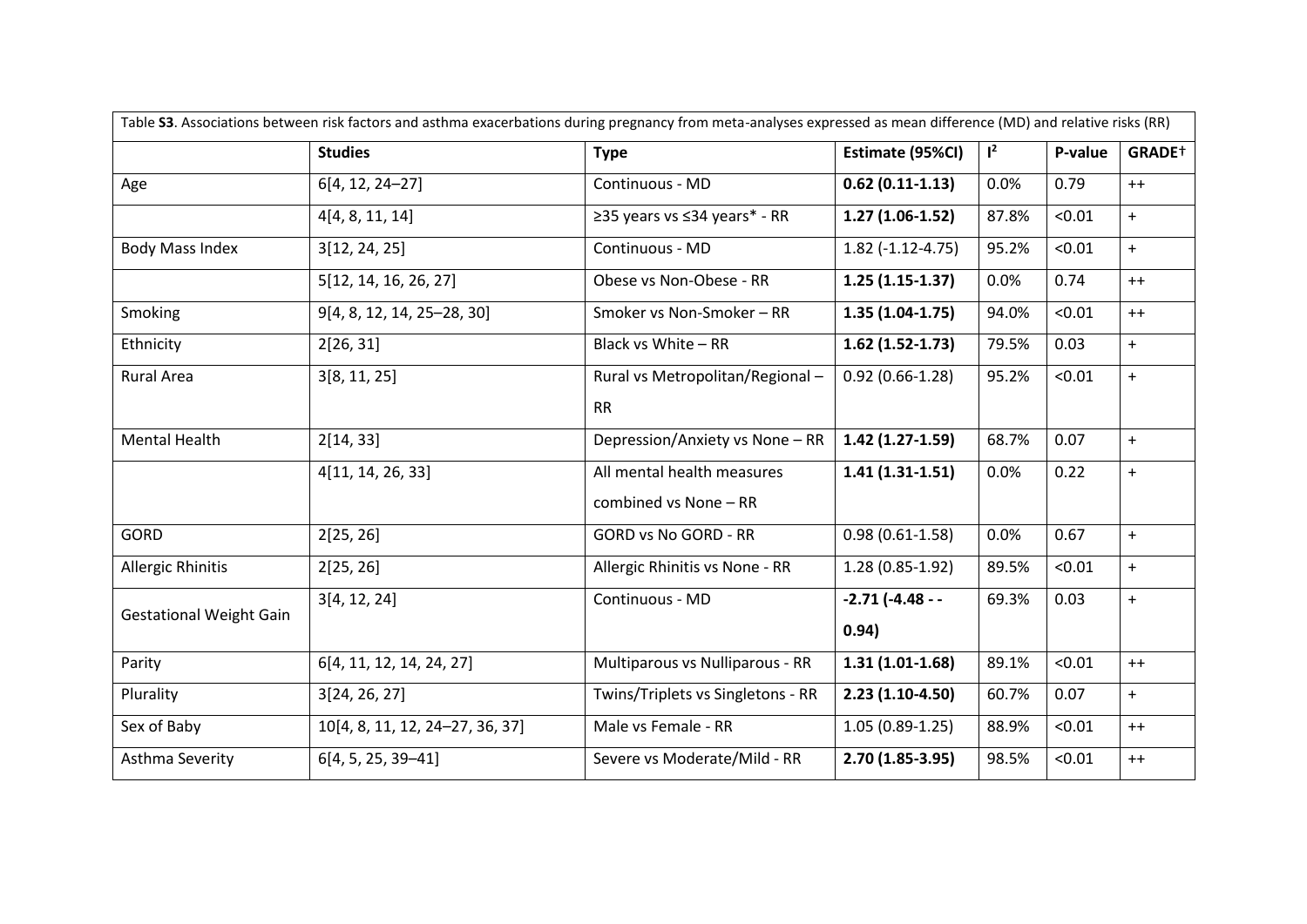| <b>History of Exacerbations</b>             | 2[27, 42]                                                                                                                                                         | Hospitalisation vs No           | 3.75 (2.82-4.97)  | 39.0%   | 0.20   | $\pm$ |
|---------------------------------------------|-------------------------------------------------------------------------------------------------------------------------------------------------------------------|---------------------------------|-------------------|---------|--------|-------|
|                                             |                                                                                                                                                                   | Hospitalisation - RR            |                   |         |        |       |
|                                             | 2[27, 42]                                                                                                                                                         | ED visit vs No ED visit - RR    | 3.80 (2.94-4.90)  | 91.6%   | < 0.01 |       |
| ICS use                                     | 2[12, 27]                                                                                                                                                         | ICS use vs No ICS use around 18 | $1.65(1.42-1.92)$ | $0.0\%$ | 0.66   |       |
|                                             |                                                                                                                                                                   | weeks gestation - RR            |                   |         |        |       |
|                                             | *Includes one study[1] with cut-off value of 34 instead of 35. † GRADE assessment + moderate certainty, ++ high certainty. Abbreviations: GORD Gastro-oesophageal |                                 |                   |         |        |       |
| reflux disease, ICS inhaled corticosteroids |                                                                                                                                                                   |                                 |                   |         |        |       |